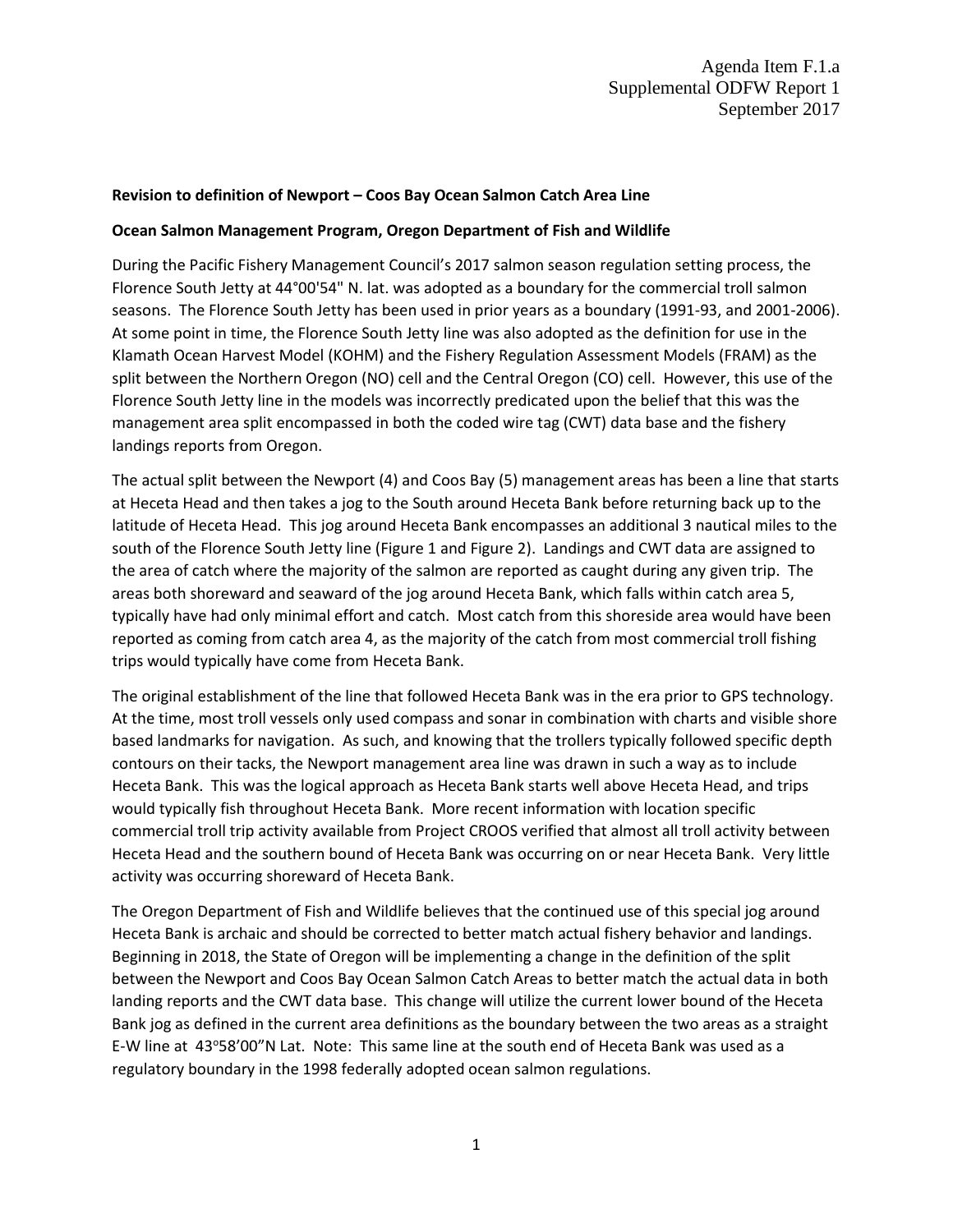The actual data encompassed in salmon management data sets including the Klamath Ocean Harvest Model (KOHM), the Chinook FRAM, the coho FRAM, and the PSMFC's Regional Mark Information System (RMIS); as well as other sources is more accurately reflected by the south end of Heceta Bank. The Council and Salmon Technical Team are advised that the area descriptions in the KOHM, the FRAMs, and other sources where any reference points to either the NO, the CO, the Newport Ocean Salmon Catch Area, and the Coos Bay Ocean Salmon Catch Area should be revised with this new line beginning in 2018.

An STT webinar discussion on June 28, 2017 raised questions regarding CWT inputs and recorded area of catch. Specific concern was with regards to prior CWT data from the recreational fishery at Florence. Based on the discussion, modelers should transform any prior CWT records from the ocean recreational fishery at Florence (code 30) that have been recorded as coming from the Coos Bay Catch Area (code 05) to the Newport Catch Area (code 04). No changes to the model inputs or data were identified as needed for the troll salmon fishery.

At this time ODFW will not be making any changes to the RMIS data base, but is open to further discussions on this topic with the STT. Primarily, ODFW would like to preserve the historical record of the prior CWT recoveries in RMIS. Comments from STT modelers indicated that it would be a relatively easy exercise to make the noted changes to the CWTs in the models for the recreational CWT recoveries and estimates from Florence, and we agree this would be the most appropriate action to take.

It is important to note that Florence is one of the least active ocean recreational salmon fishing ports on the Oregon Coast. Within the most recent 14 years where catch estimates were generated for Florence, Florence only accounted for 1.9% of the coho and 1.1% of the Chinook landed in the recreational fishery south of Cape Falcon, and 1.3% of the coho and 0.9% of the Chinook landed statewide from the ocean recreational fishery. Based on this, it is anticipated that the changes to the model inputs will result in very little change to modeled fishery impacts.

In addition, it is recommended that any future use of a regulatory line for ocean salmon fisheries in this area should utilize the Heceta Bank line at 43°58'00" N Lat. line (Figure 3) instead of the Florence South Jetty line. Feedback to ODFW from fishery participants indicated that there was confusion in prior years with the Florence South Jetty line with some participants apparently mistakenly believing that the fishery was open to the Heceta Bank line.

This was discussed with Oregon State Police marine enforcement. We were in concurrence that this change would likely make enforcement of this area easier, more effective, and more appropriate in those years when a regulatory split is required between the NO and CO. ODFW recommends that in any future years that the management area boundary at the Heceta Bank line be used in lieu of the Florence South Jetty.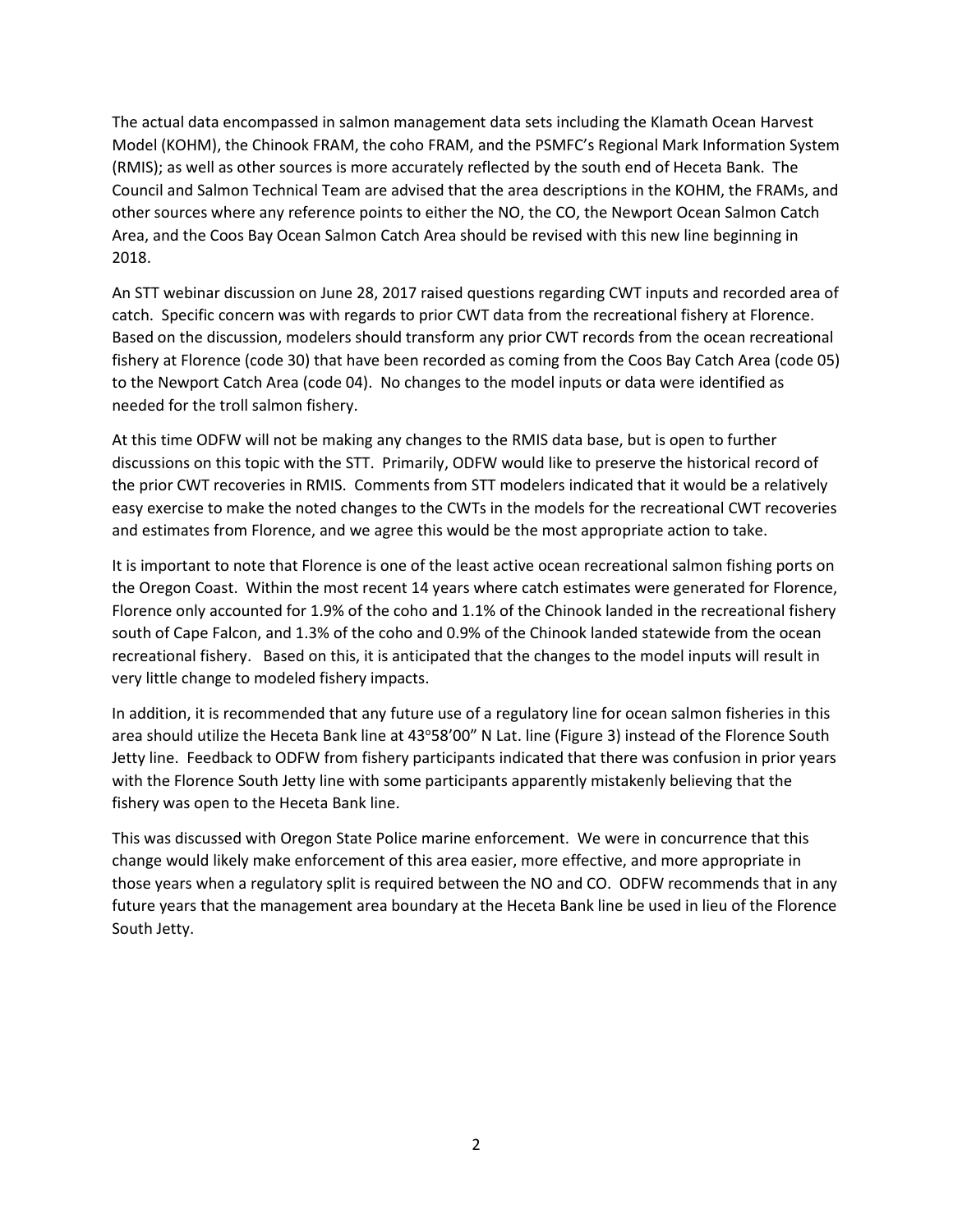

Figure 1. Current Oregon Ocean Salmon Catch Areas and corresponding Klamath Ocean Harvest Model boundaries off Oregon.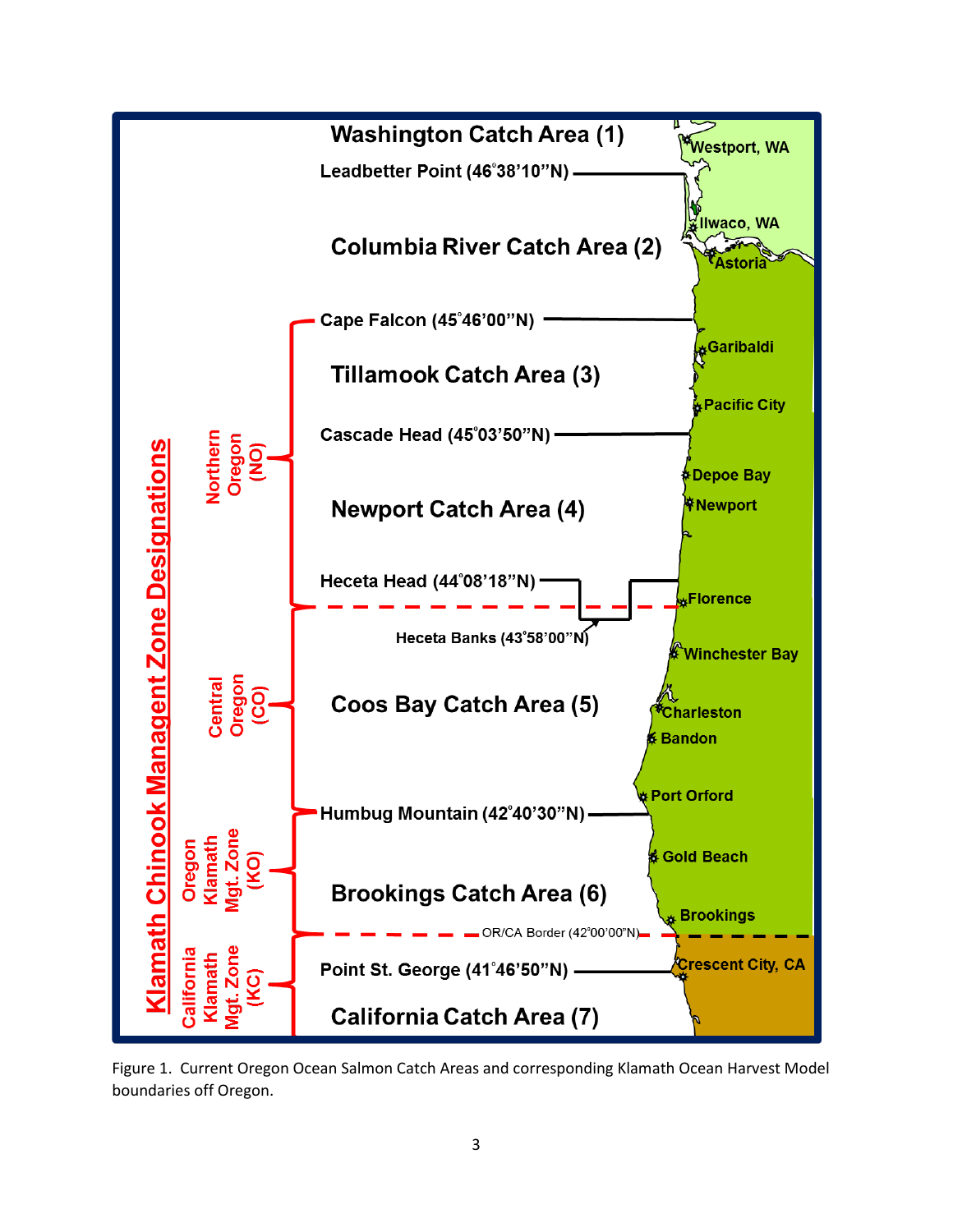

Figure 2. Chart with the current ODFW management line between the Newport and Coos Bay Ocean Salmon Management Catch Areas (black with jog around Heceta Bank), the approximate outside depth contour of traditional trolling areas on Heceta Bank (purple line), and the Florence South Jetty management line that has been used in various years in PFMC regulations (red). New definition of the ODFW management line between the Newport and Coos Bay Ocean Salmon Management Catch Areas will establish the boundary as an E-W line of latitude that corresponds to the southern bound of the existing management area line jog around Heceta Bank.